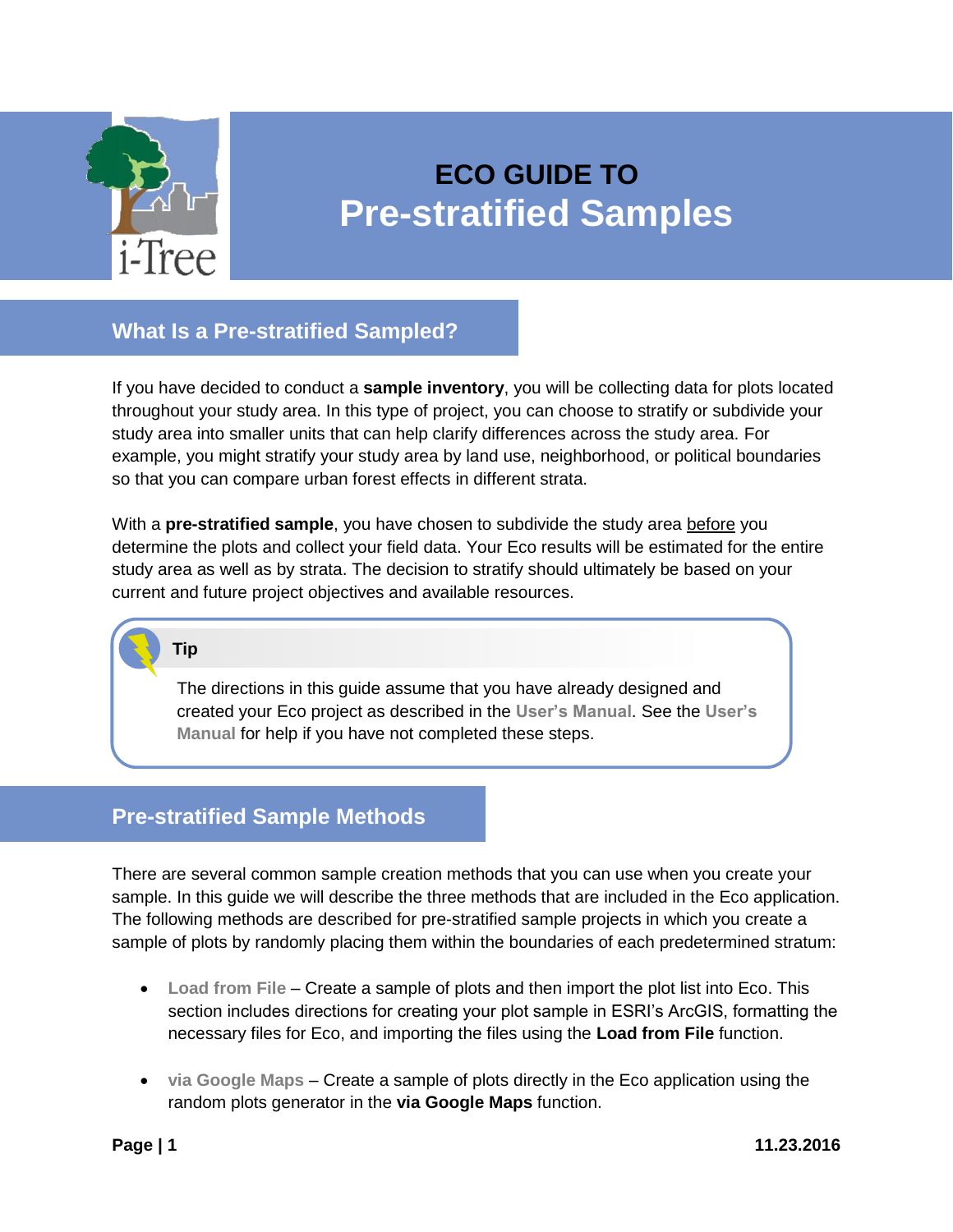**[User Defined](#page-19-0)** – Manually define the plot size and number of plots in each stratum in your study area using the **User Defined** function.

There are many ways to create your plot sample. Your decision should be based on the objectives of your study and the resources available to create the layout. You can use any method you like to create your sample, including paper maps and pencil, as long as it follows random sampling conventions.

## **Tip**

Some Eco users collaborate with local universities or government agencies for assistance to create random plot layouts for their projects.

# <span id="page-1-0"></span>**Load from File**

i-Tree Eco offers a two-step method for defining your sample plots outside of the application, and then importing the plot data into Eco. First, create your random sample using ArcGIS as described below. Second, import your file list using the **Load from File** function in the Eco application.

## **Creating a Random Sample in ArcGIS**

These instructions will help users of all skill levels create a random sample of i-Tree Eco plot centers, plot areas, and the associated i-Tree Eco-required data files for their study area. The steps below are based on ESRI ArcGIS software with the Spatial Analyst extension. However, the instructions are generic and can be modified to suit different versions of ArcGIS as well as other GIS software in terms of basic operations.

For this example, the sample plots are stratified by land cover type (not by land-use data collected in the field). However, you can choose to stratify your study area by other classes, e.g., neighborhoods or political boundaries. For the purposes of this example, 2001 USGS National Land Cover Database (NLCD) data are employed as the land use strata.

These instructions involve four basic steps:

- **1** Prepare project area data.
- **2** Prepare strata.
- **3** Generate sample plots.
- **4** Create Eco-ready output.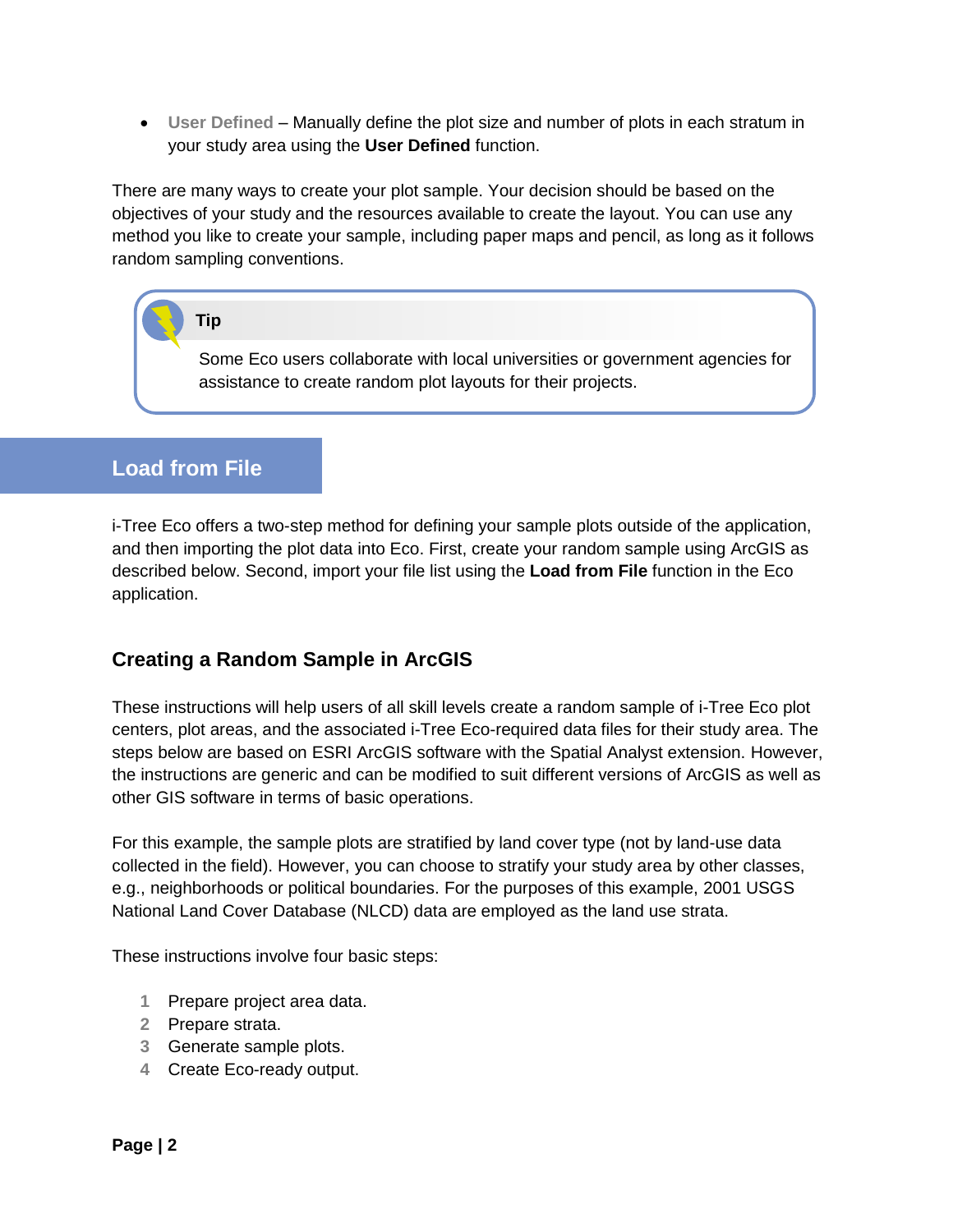When you are finished, you will have created the following:

- Area-of-interest (AOI) *polygon* map layer.
- Land cover map layer conforming to the AOI boundaries and composed of singular, multi-part land cover *polygons* with Eco-required fields added and populated.
- Random sample plot centers *point* map layer with Eco-required fields added and populated.
- Sample plot areas *polygon* map layer.
- Eco-ready Strata Area text file.
- Eco-ready Plot List text file.
- Eco-ready Projection pri file.

#### **Tips**

- The Spatial Analyst extension for ArcGIS is required.
- Field names and types are important.
- Obtain projection system and map unit information from the map data provider first.
- All map data must have valid projection information for proper alignment.
- Strata map data must be in a projection system that uses feet or meters not degrees.
- Final Eco-required map units will be metric.
- AOI examples are polygons, e.g., a city boundary, park areas, or management zones.
- ESRI shapefiles are easiest to use.
- "Pin" open ArcToolbox when starting pushpin icon, upper right of ArcToolbox panel.
- Practice good file management: Create folders to hold copies of original data, folders to hold output, employ logical file naming, etc.
- ArcGIS should add the geoprocessed map layers to the view automatically. If not, use the File > Add Data > Add Data… menu to load the layers.
- Temporarily turn off any web browser pop-up blockers.
- Decide in advance the number of plots for each stratum.

#### <span id="page-2-0"></span>**STEP 1: Prepare project area data**

#### *Overview*

- Obtain a GIS map layer representing the area-of-interest (AOI) polygon(s) for your project area.
- Launch the ArcMap application of ArcGIS.
- Load the AOI map layer into the data view.
- Define the projection/coordinate system of the AOI if needed.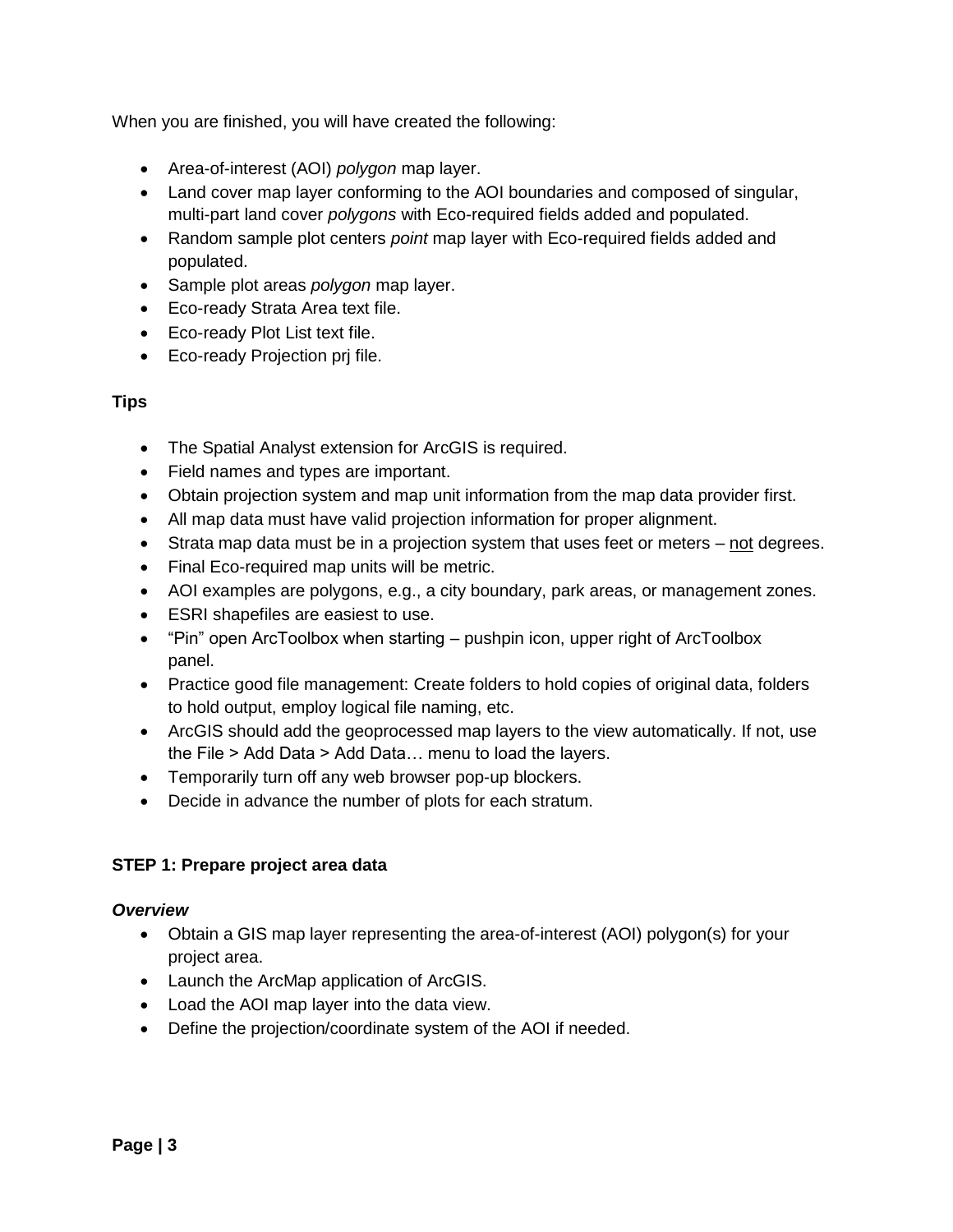#### *Detailed instructions*

- **1** Obtain an area-of-interest (AOI) polygon from your GIS Department or an online resource. Several options can be found here: [www.esri.com/data/free-data.](http://www.esri.com/data/free-data)
- **2** Launch ArcMap and save your project with an appropriate name at a new location via the **File** > **Save As** menu. Save periodically while working to avoid data loss.
- **3** Use the **File** > **Add Data** > **Add Data…** menu to browse to and load the AOI polygon map layer to the current view.
	- **a** If your data are properly projected, ArcGIS should handle projection differences between the AOI and subsequent map layers on the fly.
	- **b** If your data lack projection information, an "Unknown Spatial Reference" message may appear. Click **OK** to move past it and use ArcToolbox to define the projection of the AOI map layer according to your data provider's specifications.
- **4** Navigate to **ArcToolbox** > **Data Management Tools** > **Projections and Transformations** > **Define Projection** and complete the Define Projection form as follows:
	- **a** For **Input Dataset**, choose the AOI map layer from the drop-down list.
	- **b** For **Coordinate System**, click the **Properties** button to the right.
	- **c** In the **Spatial Reference Properties** window that appears, click **Select** and choose the coordinate system indicated by your data provider.

#### *Results*

An area-of-interest (AOI) polygon map layer. The AOI polygon map layer is now ready to be used to clip the strata layer.

#### **STEP 2: Prepare strata**

#### *Overview*

- Obtain a land cover GIS map layer encompassing the entire AOI.
- Convert the land cover data to polygons, if needed.
- Clip the land cover polygon data to the AOI area.
- Select each land cover category and give it a plain text strata name in the attribute table.
- Dissolve the land cover polygons into a single, multi-part polygon for each land cover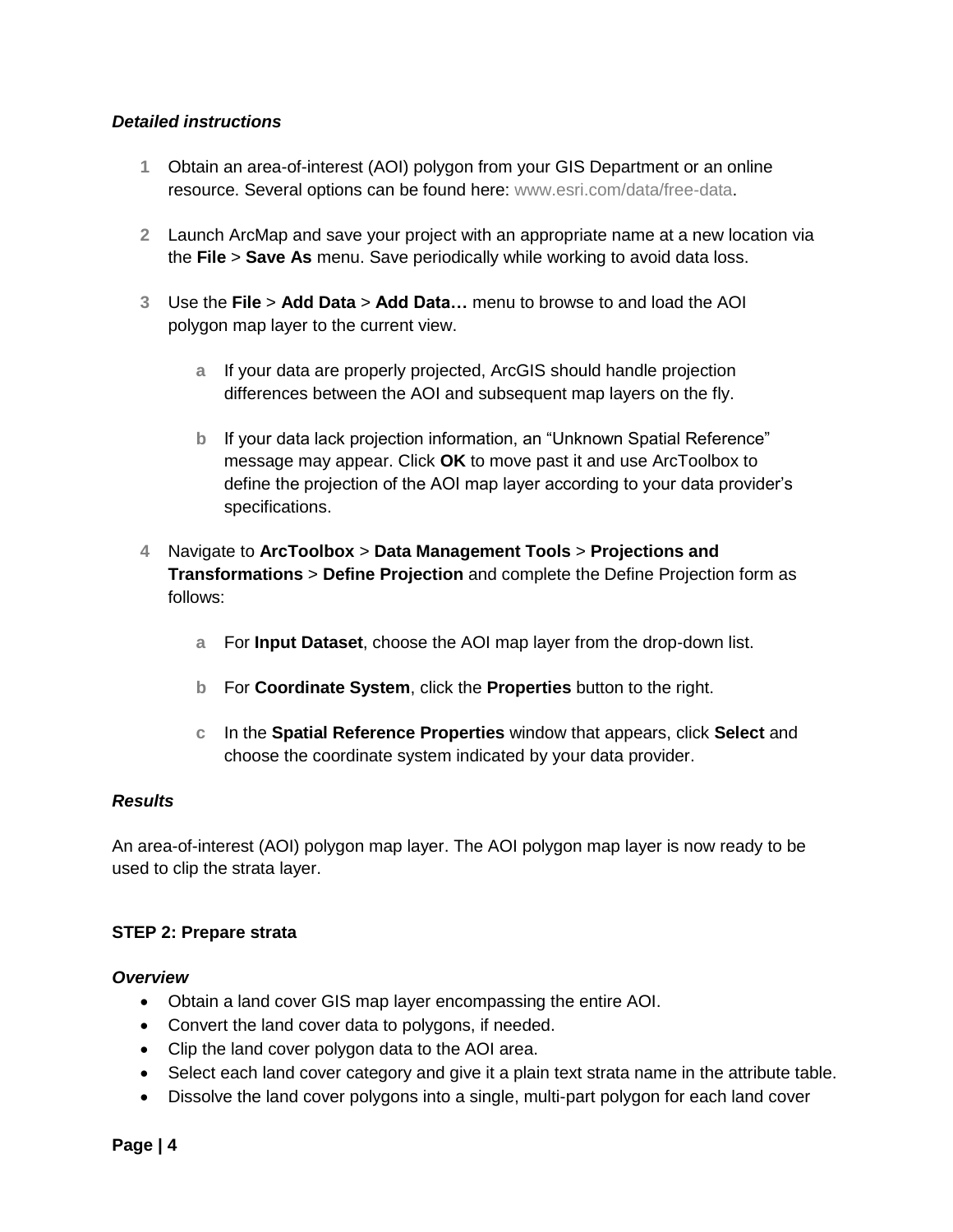strata chosen for your i-Tree Eco project.

Add Eco-required fields and calculate appropriate values for them.

#### *Detailed instructions*

Begin by obtaining land cover data from the Multi-Resolution Land Characteristics Consortium [\(www.mrlc.gov\)](http://www.mrlc.gov/):

- **1** Launch the MRLC Consortium Viewer (available under **Find Data**).
- **2** Zoom and pan to your AOI, making sure you cover the entire AOI, plus a bit more.
- **3** Click on the **Download tab** at upper right, and make sure only Land Cover for a desired year is checked.
- **4** Use the **Download tool button** to delineate a square area on the map, and in the resulting pop-up window, click the **Download button** to save the layer. It may take a few moments before the web browser's file save window appears.
- **5** Unzip the download file to your desired folder. The downloaded NLCD file is named numerically and consists of image (raster) data. The file is composed of pixels, and each pixel contains information, e.g., Land Cover code number. A metadata file describing the layer's Entity and Attribute information is included as well. The metadata defines the specific land cover category codes and names.

Use ArcToolbox to convert the Land Cover image data to polygons.

- **1** Load the Land Cover image into ArcMap. ArcGIS should reproject the data on the fly to appear underneath your AOI.
- **2** Right-click the image map layer and Open Attribute Table to examine the Land Cover codes.
- **3** Navigate to **ArcToolbox** > **Conversion Tools** > **From Raster** > **Raster to Polygon**.
- **4** Fill out the **Raster to Polygon** form:
	- **a** For **Input Raster**, choose your land cover map layer from the drop-down menu.
	- **b** For **Field**, select the field containing the land cover values (refer to metadata documentation if necessary).
	- **c** Under **Output Polygon Features**, use the **Browse** button to locate a suitable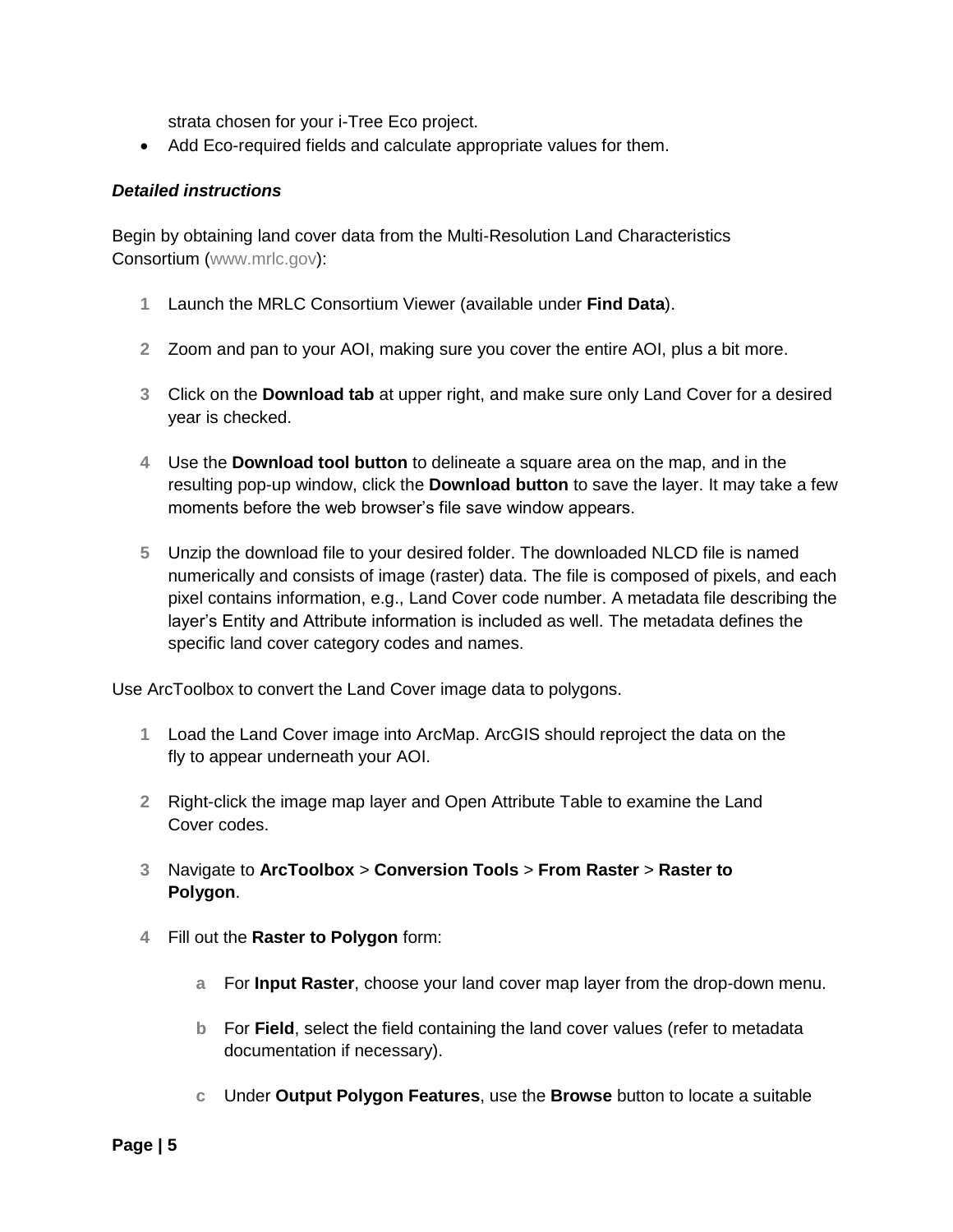location and create a filename for the resulting polygon map layer.

- **d** The **Simplify** polygons box should be unchecked.
- **e** Click **OK**.

Use ArcToolbox to clip the land cover polygon map layer by the AOI map layer.

- **1** Navigate to **ArcToolbox > Analysis Tools > Extract > Clip**.
- **2** Complete the **Clip** form:
	- **a** Under **Input Features**, select the land cover polygon map layer from the dropdown list.
	- **b** Under **Clip Features**, choose the AOI map layer from the drop-down list.
	- **c** Under **Output Feature Class**, use the **Browse** button to navigate to a suitable location and choose a file name for the resulting map layer.
	- **d** Leave the **XY Tolerance field** and the **units** drop-down lists blank.
	- **e** Click **OK**.
- **3** The land cover map layer should now conform to the inside of the project area boundaries.

Use ArcToolbox to add Eco-required fields to the clipped land cover polygon map layer.

- **1** Navigate to **ArcToolbox > Data Management Tools > Fields > Add Field**.
- **2** Complete the **Add Field** form:
	- **a** Under **Input Table**, select the clipped land cover map layer from the drop-down list.
	- **b** For **Field Name**, enter: "**StratDslv**"
	- **c** For **Field Type**, select **TEXT** from the drop-down list.
	- **d** Skip the following fields:
		- Field Precision
		- Field Scale
		- Field Length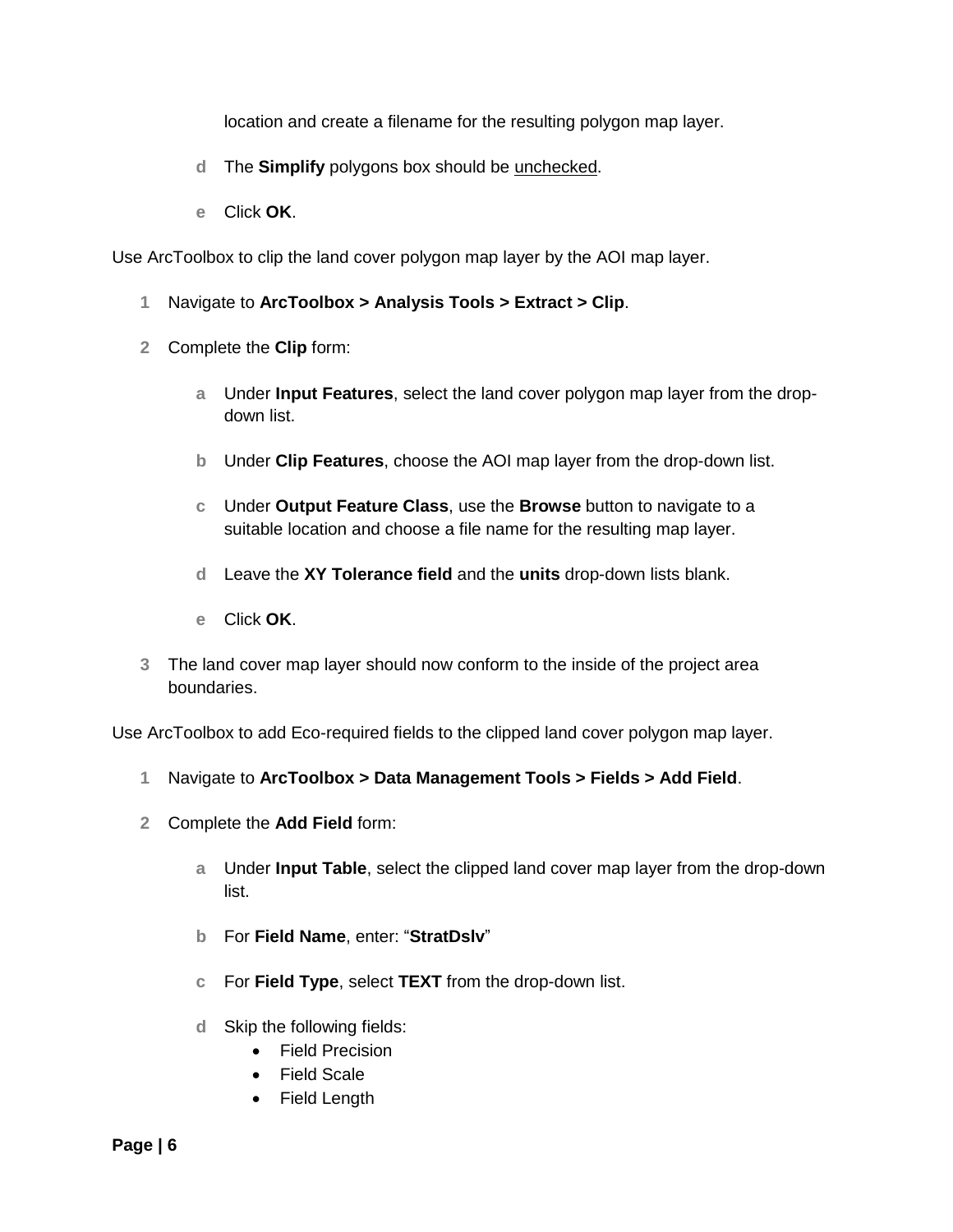- Field Alias
- Field is Nullable
- Field is Required Field Domain
- **e** Click **OK**.

Use regular Selection Queries and ArcToolbox to create text values equivalent to the land cover categories for the clipped land cover polygon map layer.

- **1** Examine the metadata documentation file that downloaded with the NLCD Land Cover data. Each **GRIDCODE** value corresponds to one land cover category. Use the **GRIDCODE**s to decipher the land cover data.
- **2** In the main ArcMap menu bar, choose **Selection** > **Select by Attributes**.
- **3** Complete the **Select by Attributes** form:
	- **a** For **Layer**, select your clipped land cover map layer.
	- **b** For **Method**, select **Create a new selection** and format the queries in the **SELECT \* FROM** box at the bottom.
	- **c** Make sure the box is empty. Delete old queries if necessary.
	- **d** Double-click the "**GRIDCODE**" field name from the list above.
	- **e** Click the **equals** button.
	- **f** Click the **Get Unique Values** button.
	- **g** Double-click the first land cover GRIDCODE value in the list.
	- **h** A properly formatted query will look like this: **"GRIDCODE"=11**.
	- **i** Click **Apply** this keeps the selection form open.
- **4** With features in this first land cover category selected, use ArcToolbox to give the land cover category a text name. Navigate to **ArcToolbox > Data Management Tools > Fields > Calculate Field**.
- **5** Complete the **Calculate Field** window:
	- **a** Under **Input Table**, select the clipped and dissolved land cover polygon map layer from the drop-down list.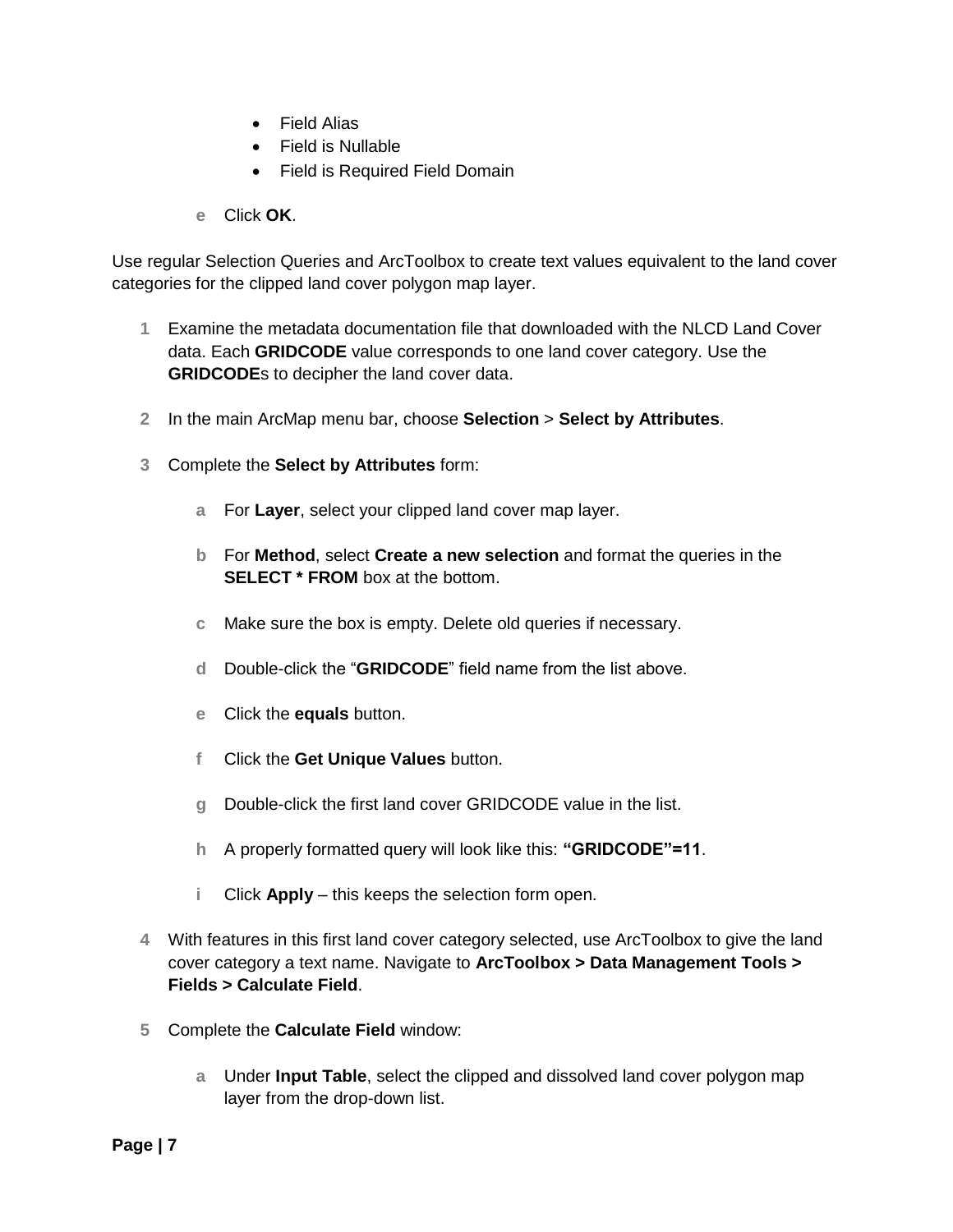- **b** For **Field Name**, select **StratDslv** from the drop-down list.
- **c** Under **Expression**, enter an appropriate name to describe the land cover type, for example: "Developed High Intensity" (including quotes)
- **d** Skip **Expression Type**.
- **e** Skip **Code Block**.
- **f** Click **OK**.
- **6** Right-click the clipped land cover polygon map layer in the map layers list, select **Open Attribute Table**, and verify that only those selected feature records were populated with the appropriate land cover category text.
- **7** Repeat steps 1–6 for each land cover category present in the land cover polygon map layer. Tip: You can formulate queries to select more than one land cover code to group them as a single strata if desired (e.g. **"'GRIDCODE'=21 OR 'GRIDCODE'=22"**).
- **8** From the main Selection menu, choose Clear Selected Features to unselect all land cover features.

Use ArcToolbox to dissolve the land cover polygon(s).

- **1** Navigate to **ArcToolbox > Data Management Tools > Generalization > Dissolve**.
- **2** Fill out the **Dissolve** form:
	- **a** Under **Input Features**, choose the clipped land cover polygon map layer from the drop-down list.
	- **b** For **Output Feature Class**, use the **Browse** button to navigate to a suitable location and create a file name for the resulting map layer.
	- **c** Under **Dissolve\_Field(s)**, check the **StratDslv** field (whose attribute values hold your names for the NLCD land cover values as described above).
	- **d** Leave the **Statistics Field(s)** blank.
	- **e** The box next to **Create Multipart Features** should be checked.
	- **f** Skip the **Unsplit lines** checkbox.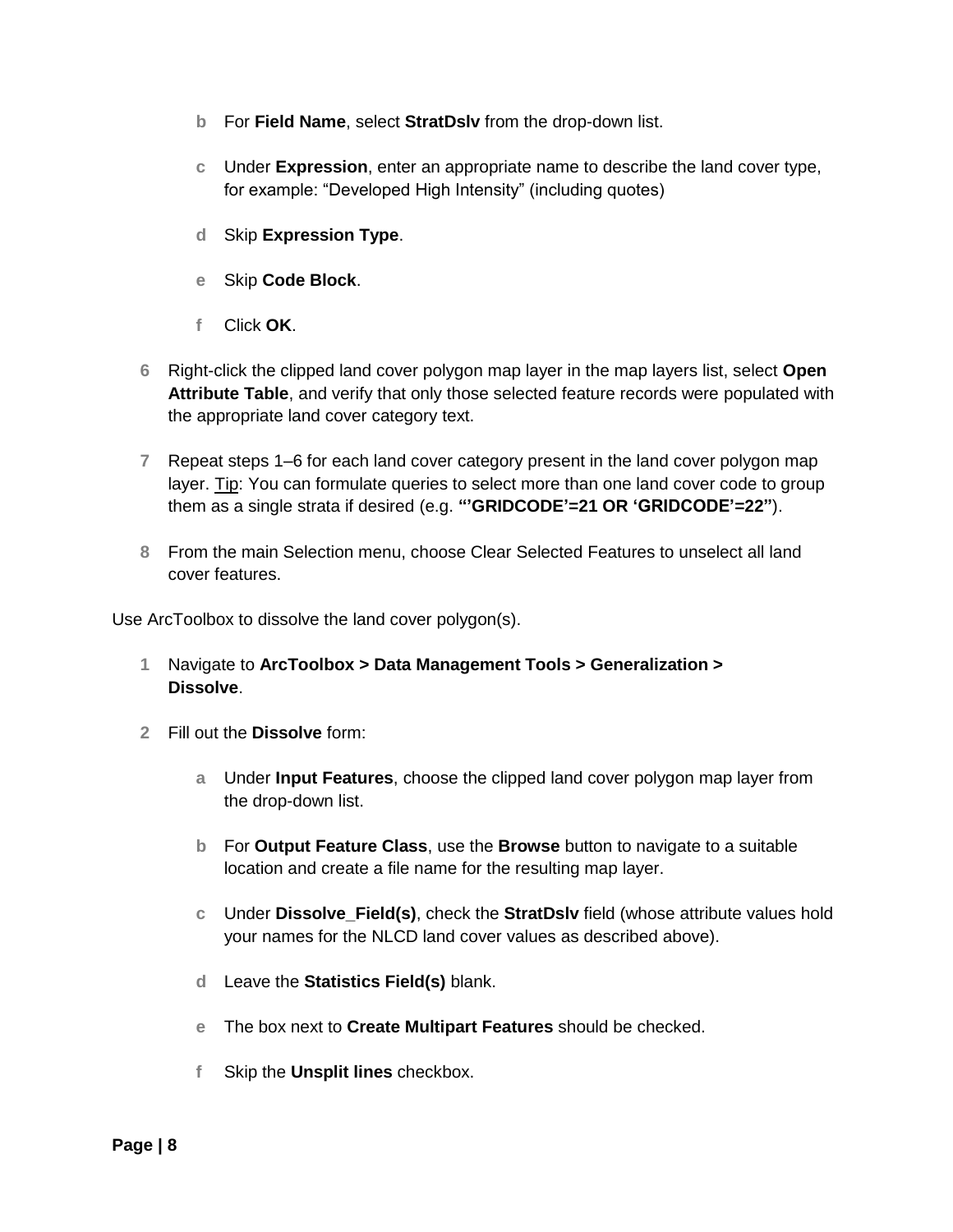- **g** Click **OK**.
- **3** Right-click the new dissolved Land Cover polygon layer, select **Open Attribute Table** and verify that there are now single, multipart polygons for each land cover category.

Use ArcToolbox to add additional Eco-required fields to the dissolved land cover polygon map layer.

- **1** Navigate to **ArcToolbox > Data Management Tools > Fields > Add Field**.
- **2** Complete the **Add Field** form:
	- **a** Under **Input Table**, select the dissolved land cover map layer from the dropdown list.
	- **b** For **Field Name**, enter: "**Strat\_ID**"
	- **c** For **Field Type**, select **LONG** from the drop-down list.
	- **d** Skip the following fields:
		- Field Precision
		- Field Scale
		- Field Length
		- Field Alias
		- Field is Nullable
		- Field is Required
		- Field Domain
	- **e** Click **OK**.
- **3** Repeat the steps above as follows for these additional fields:
	- **a** For **Field Name**, enter "**Strat\_Area**" and select **DOUBLE** from the **Field Type**  drop-down list.
	- **b** For **Field Name**, enter "**Strata**" and select **TEXT** from the **Field Type** drop-down list.

Use the attribute table Field Calculator to populate values for the Eco-specific fields added to the dissolved land cover polygon map layer:

- **1** Right-click the land cover map layer and select **Open Attribute Table**.
- **2** Right-click the **Strat\_ID** field column heading and select **Field Calculator**.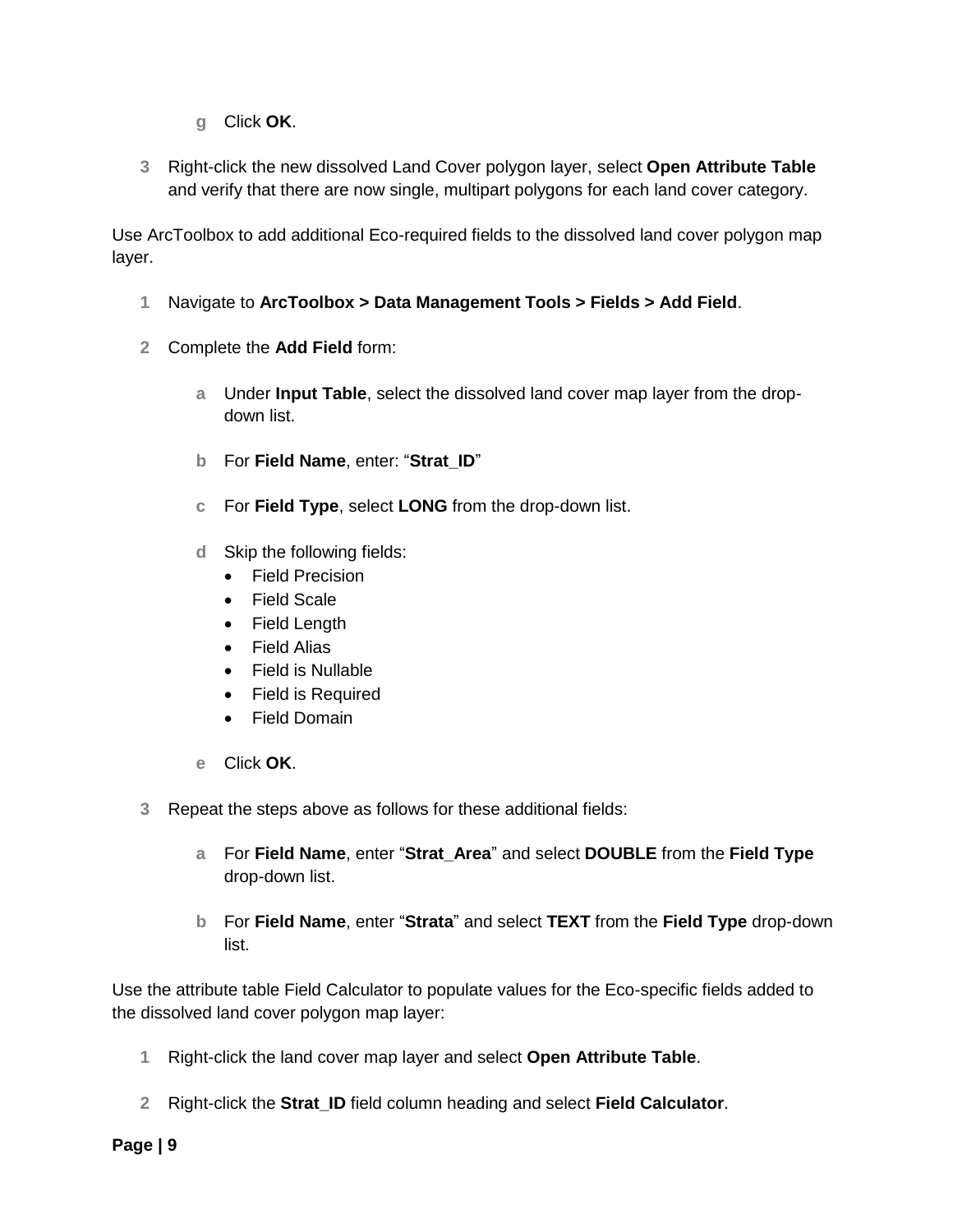- **a** In the large text entry box below **Strat\_ID =**, enter **"[FID]+1**"
- **b** Click **OK**.
- **3** Repeat for the **Strata** field.
	- **a** In the large text entry box below **Strata =**, enter "**StratDslv**"
	- **b** Click **OK**.
- **4** Right-click the **Strat\_Area** field column heading and select **Calculate Geometry**.
	- **a** For **Property**, choose **Select Area**. If this is not available, your land cover polygon map layer is not in a projection system using feet or meters; see **[Prepare project area data](#page-2-0)** to change your projection.
	- **b** For **Coordinate System**, choose **Use coordinate system of the data source.**
	- **c** For **Units**, select **Hectares [ha]**.
- **5** Close the Attribute Table when finished.

#### *Results*

A converted, clipped, and dissolved polygon land cover map layer with Eco-required fields added and populated.

- It should align with and conform to the project area boundaries.
- It should have one record representing each land cover category present in its table.
- The processed land cover polygon map layer is now ready to be used for plot generation.

#### **STEP 3: Generate sample plots**

#### *Overview*

- Select each land cover category and run the Create Random Points tool from ArcToolbox for each land cover category.
- Merge the resulting random plots data together.
- Spatially join the land cover data to the random plots data.
- Add Eco-required fields to the random plots data.
- Calculate field values for the random plots data.
- Buffer the random plots point data to form plot areas.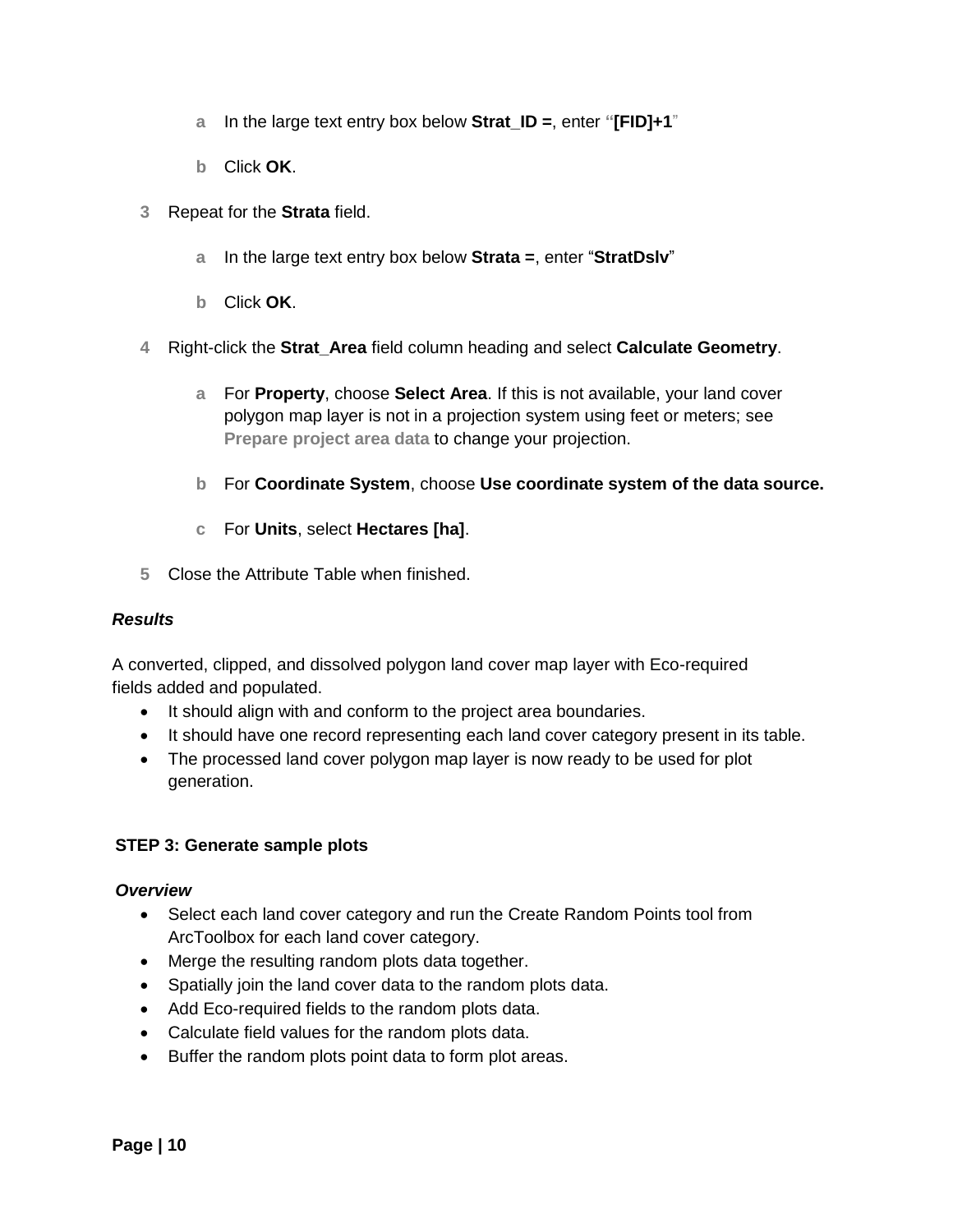#### *Detailed instructions*

Use regular selection queries and ArcToolbox to select an individual land cover category and then generate the desired number of plots for that category.

- **1** From the **Selection** menu, choose **Select by Attributes**.
- **2** Fill out the **Select by Attributes** form:
	- **a** Under **Layer**, ensure that the dissolved land cover map layer is selected.
	- **b** For **Method**, select **Create a new selection** and format the queries in the **SELECT** \* **FROM** box at the bottom as follows:
	- **c** Make sure the box is empty. Delete old queries if necessary.
	- **d** Double-click the **Strata** field name from the list above.
	- **e** Click the **equals** button.
	- **f** Click the **Get Unique Values** button.
	- **g** Double-click the first land cover strata value in the list.
	- **h** A properly formatted query will look like this: "Strata"='Developed, High Intensity.'
	- **i** Click **Apply**.

#### **3** Navigate to **ArcToolbox > Data Management Tools > Feature Class > Create Random Points**.

- **4** Complete the **Create Random Points** form:
	- **a** For **Output Location**, browse to your working folder, single-click to select it, and click **Add**.
	- **b** For **Output Point Feature Class**, type in an appropriate name with a .shp extension. (Sample plots will be created for individual land cover categories as separate map layer shapefiles. Choose a name for each file that reflects the category as they will eventually be merged together into one sample plots layer, e.g., plots\_Developed\_HighIntensity.shp.)
	- **c** For **Constraining Feature Class**, select your clipped and dissolved land cover map layer.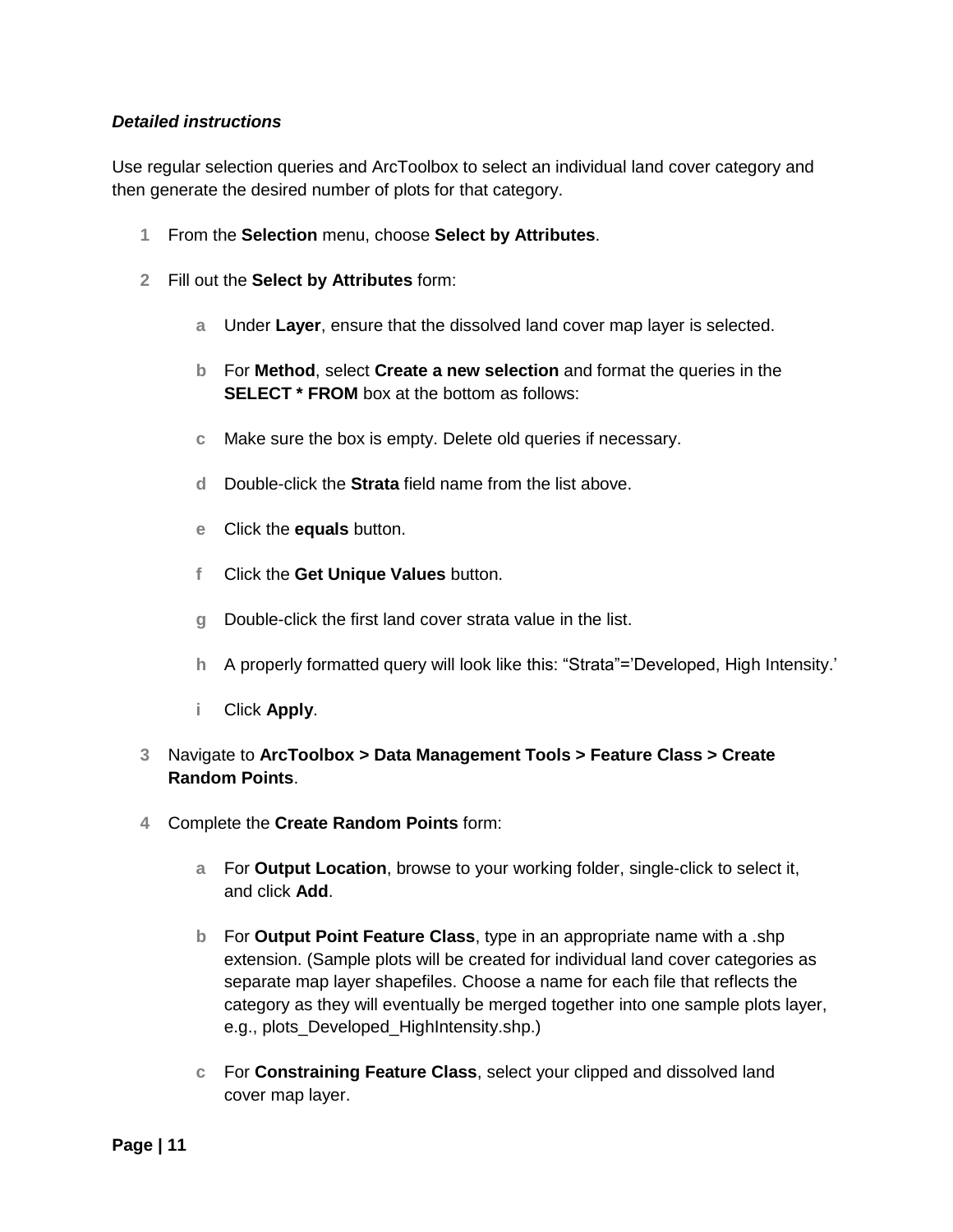- **d** For **Number of Points** [value or field], enter the desired number of sample plots for this selected land cover.
- **e** Skip the remaining inputs.
- **f** Click **OK**.
- **g** Repeat steps 1–4 for each land cover category.
- **5** From the Selection menu, choose **Clear Selected Features** to unselect all land cover features.

Use ArcToolBox to merge the individual land cover category random plots map layers together:

- **1** Navigate to **ArcToolbox > Data Management Tools > General > Merge**.
- **2** Complete the **Merge** form:
	- **a** First, you must enter **Output Dataset** with a file extension of .shp. Click the **Browse** button to navigate to a suitable location and enter a file name for the resulting map layer, e.g., SamplePlots\_Merge.shp
	- **b** From the drop-down list under **Input Datasets**, select each land cover plot layer, one at a time.
	- **c** Skip the **Field Map** option.
	- **d** Click **OK**.

Perform a spatial join between the merged sample plots point map layer and the dissolved land cover polygon map layer. This step assigns land cover types to the sample plot points.

- **1** Right-click the merged sample plots layer and select **Joins** and **Relates > Join**.
- **2** Complete the **Join Data** form:
	- **a** Under **What do you want to join to this layer?** select **Join data from another layer based on spatial location**.
	- **b** Under **Choose the layer to join to this layer…** select the dissolved land cover polygon layer.
	- **c** Under **Each point will be given all the attributes of the polygon that:** click the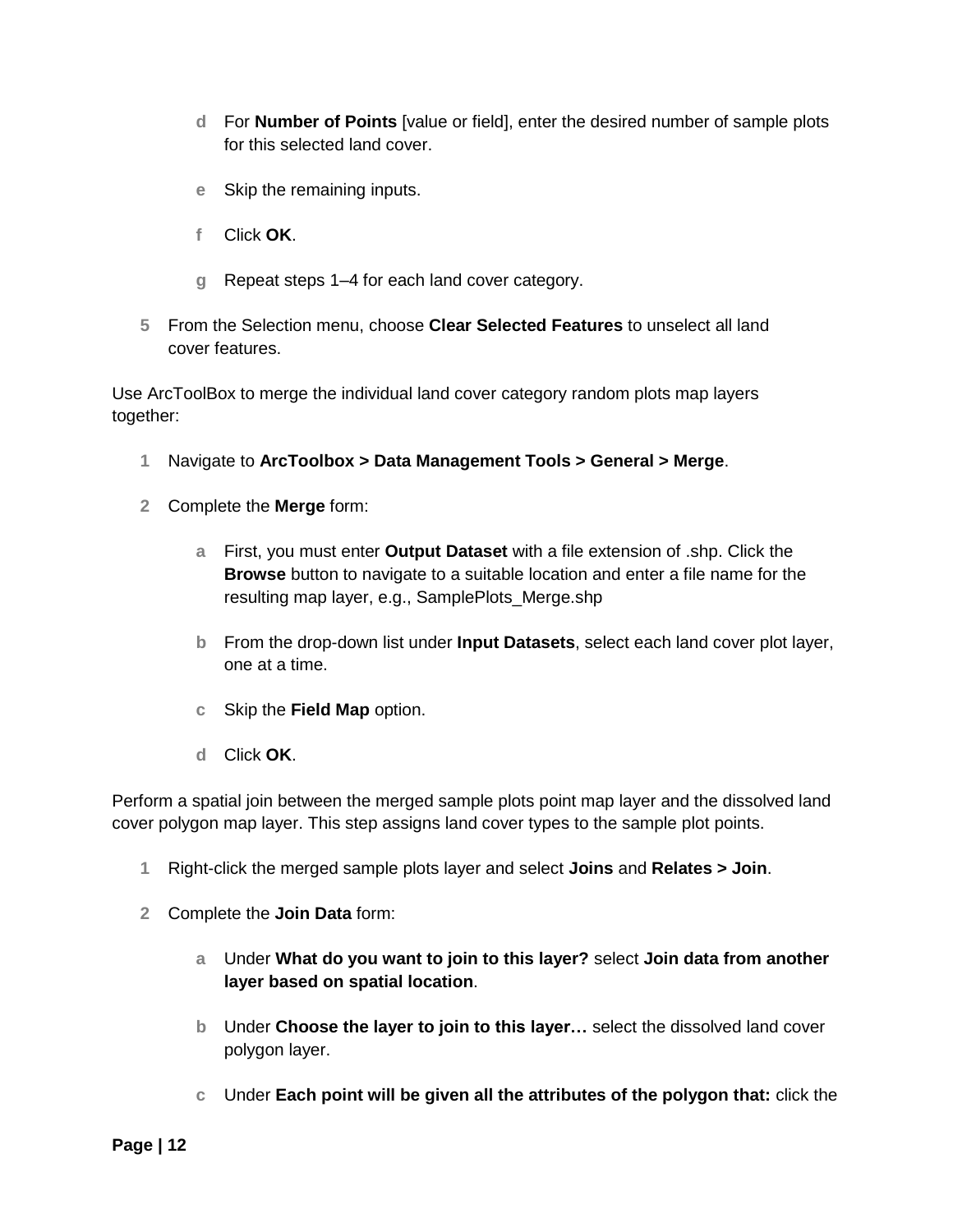button next to **it falls inside**.

- **d** Under **The result of the join will be saved into a new layer**, use the **Browse** button to navigate to a suitable location and choose a file name for the resulting map layer. These will be the final i-Tree Eco plot centers.
- **e** Click **OK**.

Use ArcToolbox to add Eco-required fields to the spatially joined sample plots point map layer.

- **1** Navigate to **ArcToolbox > Data Management Tools > Fields > Add Field**.
- **2** Complete the **Add Field** form:
	- **a** For **Input Table,** select the spatially joined sample plots point map layer from the drop-down list.
	- **b** For **Field Name**, enter "**ID**"
	- **c** For **Field Type**, select **LONG** from the drop-down list.
	- **d** Skip the following fields:
		- **•** Field Precision
		- Field Scale
		- Field Length
		- Field Alias
		- Field is Nullable
		- Field is Required
		- Field Domain
	- **e** Click **OK**.
- **3** Repeat the steps above as follows for these additional fields:
	- **a** For **Field Name**, enter "**LCCode**" and select **SHORT** from the **Field Type** dropdown list.
	- **b** For **Field Name**, enter "**X\_Coord**" and select **DOUBLE** from the **Field Type**  drop-down list.
	- **c** For **Field Name**, enter "**Y\_Coord**" and select **DOUBLE** from the **Field Type**  drop-down list.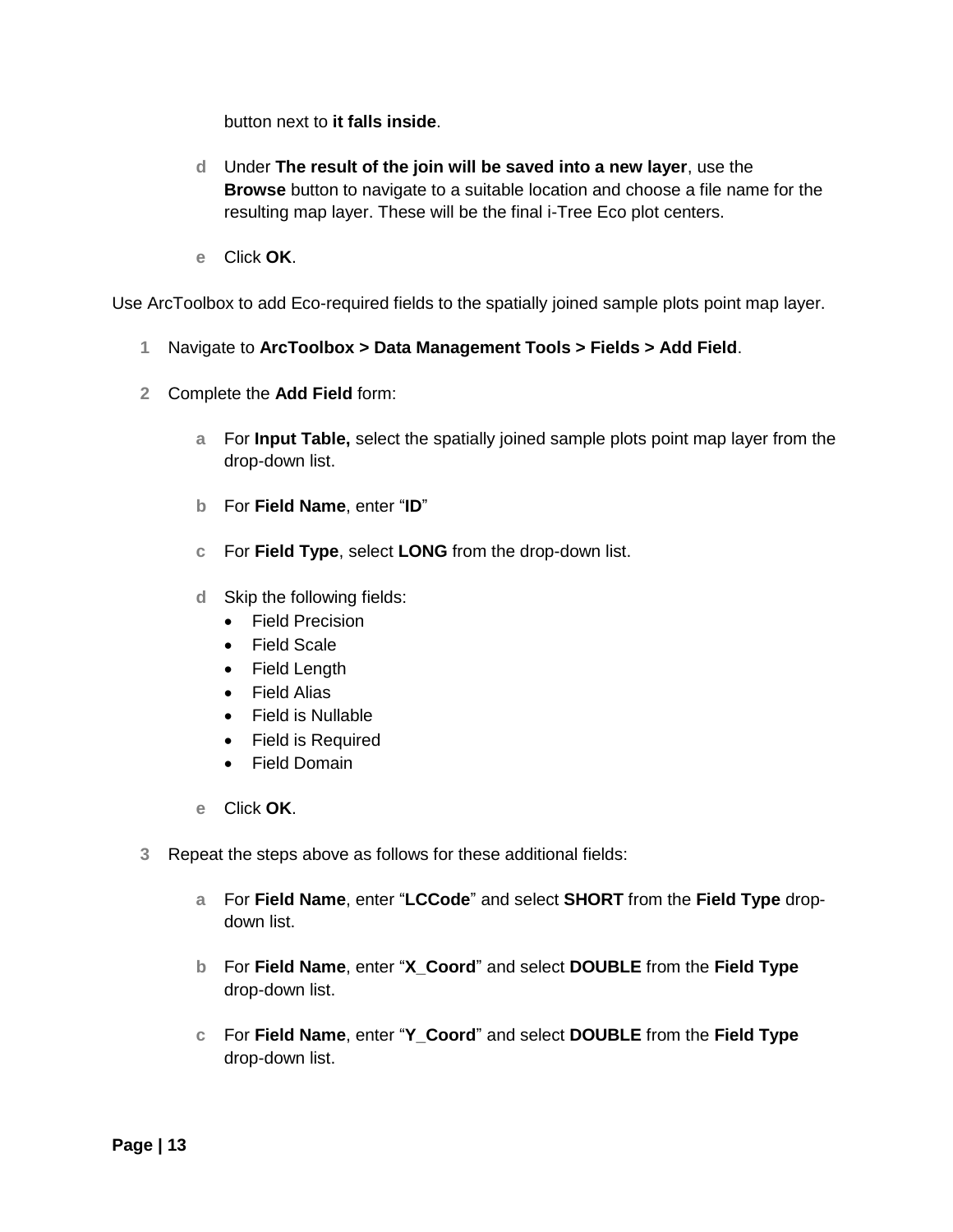Use the attribute table Field Calculator to populate values for the Eco-specific fields added to the spatially joined sample plots point map layer in the steps above:

- **1** Right-click the spatially joined sample plots point map layer and select **Open Attribute Table**.
- **2** Right-click the **ID field** column heading and select **Field Calculator**.
	- **a** In the large text entry box below **ID =**, enter "**[FID]+1**"
	- **b** Click OK.
- **3** Repeat for the **LCCode** field.
	- **a** In the large text entry box below **LCCode =**, enter **"[Strat\_ID]**"
- **4** Right-click the **X\_Coord** field column heading and select **Calculate Geometry**.
	- **a** For **Property**, select **X Coordinate of Point**
	- **b** For **Coordinate System**, choose **Use coordinate system of the data source**.
	- **c** For **Units**, select **Meters [m]**.
	- **d** Click **OK**.
- **5** Right-click the **Y\_Coord** field column heading and select **Calculate Geometry**.
	- **a** For **Property**, select **Y Coordinate of Point**.
	- **b** For **Coordinate System**, choose **Use coordinate system of the data source**.
	- **c** For **Units**, select **Meters [m]**.
	- **d** Click **OK**.
- **6** To verify the attributes have been correctly modified in the sample plots point map layer, right-click the spatially joined sample plots point map layer in the map layers list, and choose **Open Attribute Table**.
	- **a** Scan through the fields and their values to verify they are correct.

**Optional:** Use ArcToolbox to buffer the spatially joined sample plots point map layer. This process creates the plot of your desired survey size around the plot centers and can be used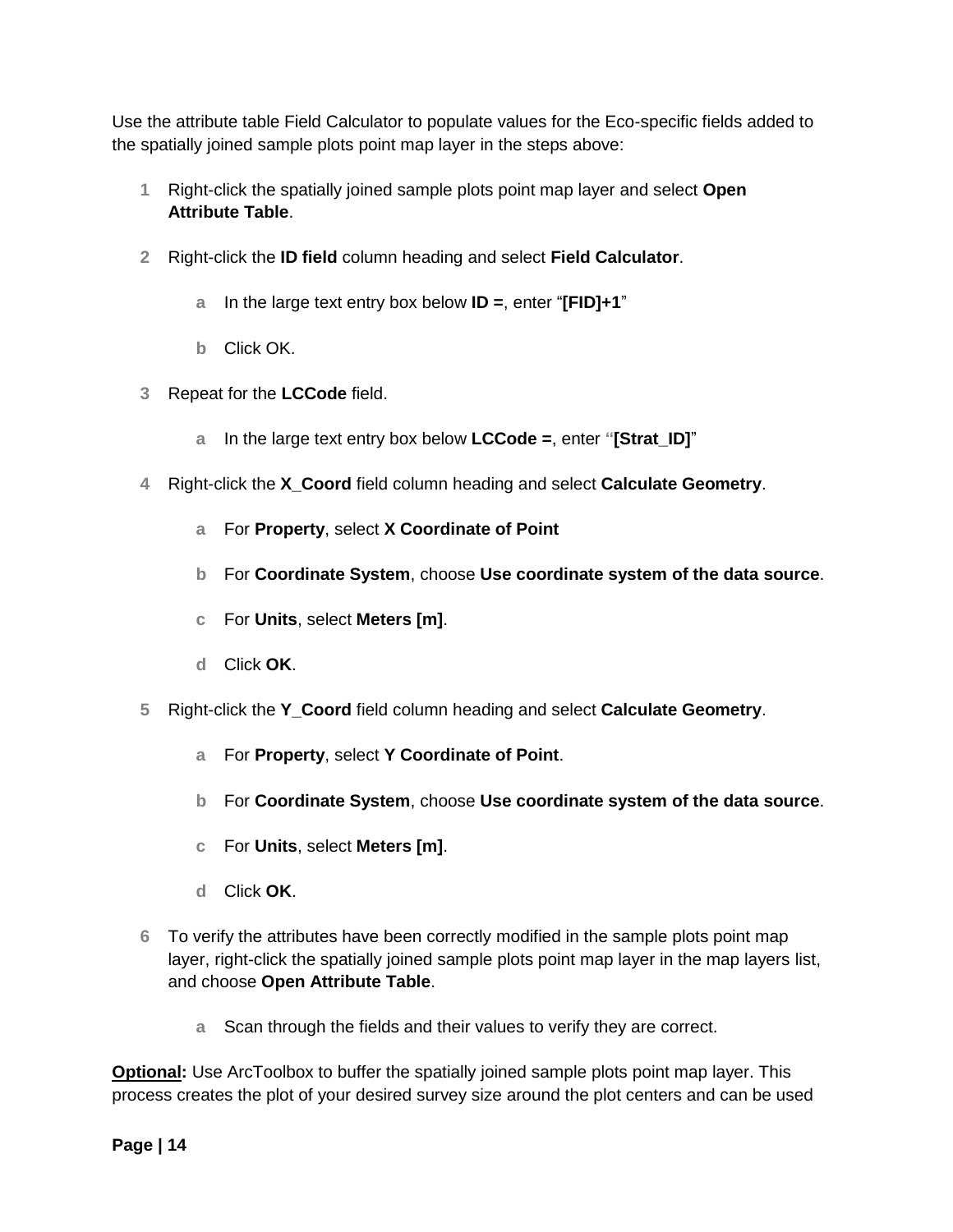to make field data collection plot maps.

- **1** Navigate to **ArcToolbox > Analysis Tools > Proximity > Buffer**.
- **2** Complete the **Buffer** form:
	- **a** Under **Input Features**, select the spatially joined sample plots point map layer from the drop-down list.
	- **b** For **Output Feature Class**, use the **Browse** button to navigate to a suitable location and choose a file name for the resulting map layer.
	- **c** For **Distance**, in the **Linear Unit** box enter the distance value from the list below, based on your desired plot size. (The distance is the radius of the plot.)

#### **Feet**:

For 1/5-acre plots, enter: **52.66** For 1/10-acre plots, enter: **37.24** For 1/20-acre plots, enter: **26.33** For 1/100-acre plots, enter: **11.78**

#### **Meters**:

For 1/5-hectare plots, enter: **25.23** For 1/10-hectare plots, enter: **17.84** For 1/20-hectare plots, enter: **12.62** For 1/100-hectare plots, enter: **5.64**

- **d** Select Feet or Meters as appropriate from the units drop-down list.
- **e** Skip the following entries:
	- Side Type
	- End Type
	- Dissolve Type
	- Dissolve Field(s)
- **f** Click **OK**.
- **3** The buffered sample points layer is added to the map view automatically; zoom in to examine individual plot areas. (**Note:** Choose an equal-area appropriate projection system in the layers data view properties if your plot areas appear not to be circular.)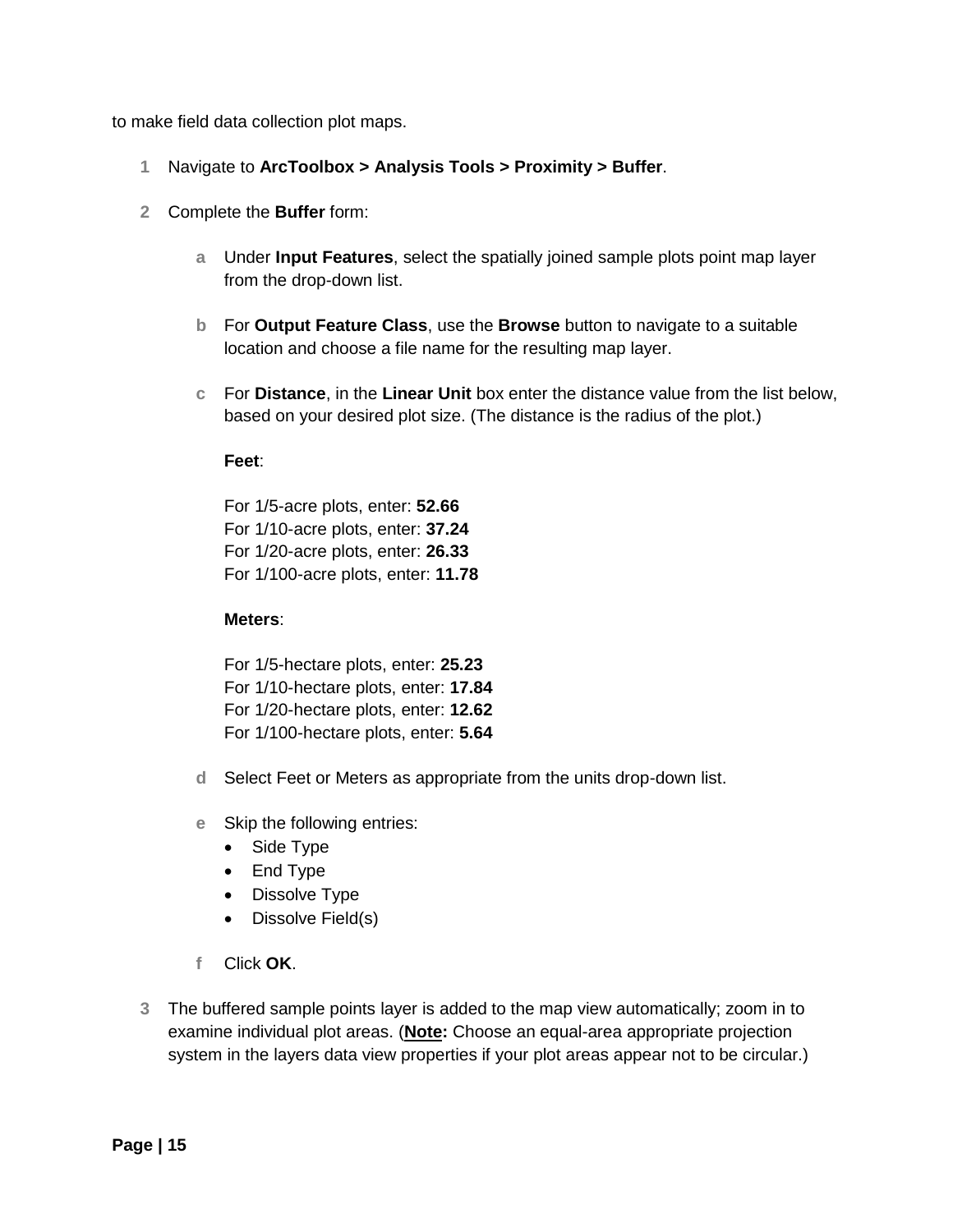#### *Results*

Sample plots point map layer.

- User-defined number of plots randomly spread throughout each stratum (land cover category).
- Plot points assigned with land cover categories.
- Eco-required fields added and populated.

Sample plot areas polygon map layer (optional)

#### **STEP 4: Create Eco-ready output**

#### *Overview*

- Export select fields from the Plot attribute table to a text file.
- Export select fields from the Strata polygons attribute table to a text file.
- Copy and rename the AOI projection file.

#### *Detailed instructions*

- **1** From the **Selection** menu, choose **Clear Selected Features**, if available, to unselect all features.
- **2** Right-click the spatially joined sample plot centers point map layer in the map layers list and select **Open Attribute Table**.
	- **a** Right-click the **FID** field and select **Turn Field Off**.
	- **b** Repeat for all but the **ID**, **LCCode**, **X\_Coord**, and **Y\_Coord** fields (added in Sample Plot Generation above).
	- **c** Under the upper left **Table Options** drop-down button, select **Export**.
	- **d** Browse to a folder where you wish to save the output file.
	- **e** For **Save the file as** type, select **Text File**.
	- **f** Name the export appropriately, e.g., "myEcoPlots\_mmyyyy.txt."
	- **g** Click **No** when asked whether to add the new table to the current map.
- **3** Open the text file in a simple editor, e.g., Windows Notepad (avoid using word processing software due to formatting issues).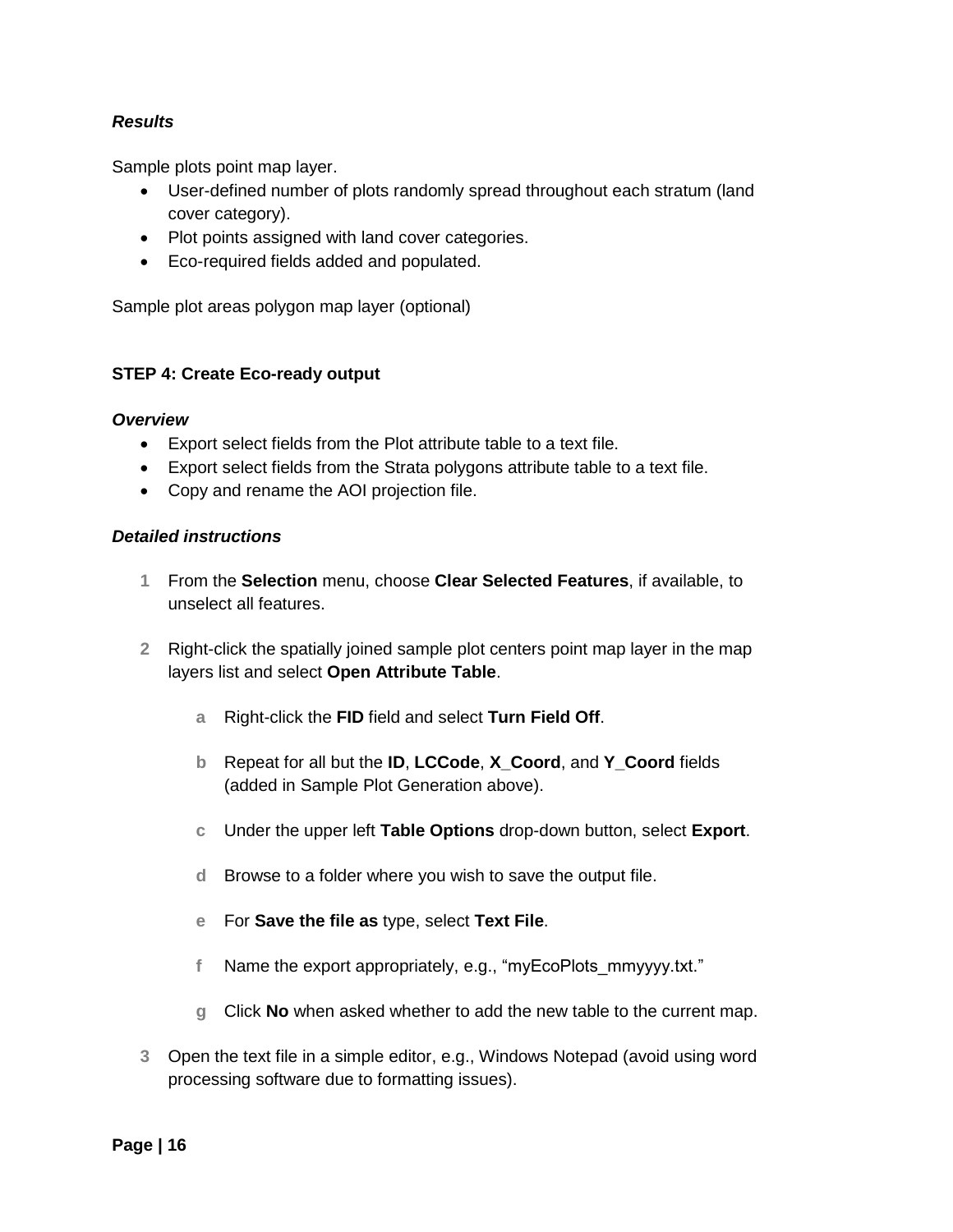- **a** Use the **Search and Replace** function to replace each comma with a space.
- **b** Save the file.
- **c** Delete the first line containing these field names: "ID," "LCCode," "X\_ Coord," "Y\_Coord."
- **d** Copy and paste these two lines at the top of the file: **\$ U4PLLS! 1.3 20040728 1549 1**
- **e** A properly formatted file will look like this: **\$U4PLLS! 1.3 20040728 1549 1 1 1 1199094.600650 2095374.121430 2 1 1202999.760510 2094522.116280 3 1 1207382.288000 2096877.180300 1 1198150.473980 2101783.086320 ...**
- **4** Right-click the dissolved land cover polygon layer in the map layers list and select **Open Attribute Table**.
	- **a** Right-click the **FID** field and select **Turn Field Off**.
	- **b** Repeat for all but the **Strat\_ID**, **Strat\_Area**, and **Strata** fields (added in Strata Preparation above).
	- **c** Under the **Table Options** drop-down button, select **Export**.
	- **d** Browse to a folder where you wish to save the output file and save as a text file.
	- **e** Name the export appropriately, e.g., "myEcoStrata\_mmyyyy.txt."
	- **f** Click **No** when asked whether to add the new table to the current map.
- **5** Open the text file in a simple editor (avoid using word processing software).
	- **a** Use the **Search and Replace** function to replace each comma with a space.
	- **b** Save the file.
	- **c** Delete the first line containing these field names: "Strat\_ID," "Strat\_ Area," "Strata."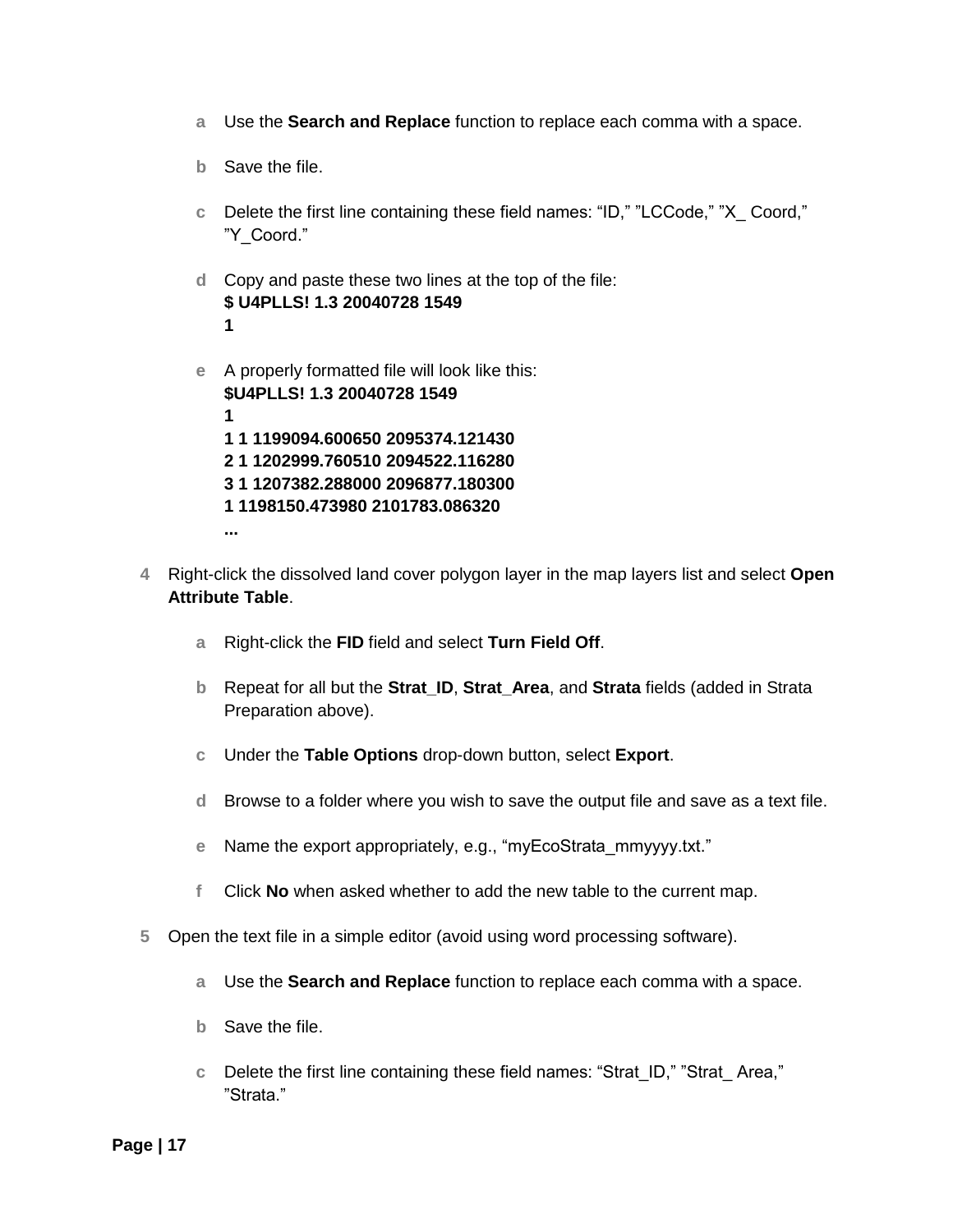- **d** Copy and paste these two lines at the top of the file: **\$U4STAR! 1.3 20040728 1549 1**
- **e** A properly formatted file will look like this: **\$U4STAR! 1.3 20040728 1549 1 1 15138.785733 "Developed" 2 3187.141038 "Open" 3 217.131072 "Other" ...**

**6** Make a copy of the .prj file associated with your dissolved land cover polygons layer.

- **a** In Windows Explorer, browse to your working folder and copy/paste the .prj file associated with this shapefile.
- **b** Right-click the copied file, and rename it appropriately, e.g., "myEcoProjection\_mmddyyyy.prj."

#### *Results*

Three Eco-ready files:

- Plot List File (txt format).
- Strata File (txt format).
- GIS Projection File (prj format automatically created in the Define Projection/Reprojection steps above as part of the part of the **STEP 1: Prepare project area data** section).

## **Importing Plot Files in i-Tree Eco**

In the **Project Configuration** tab of the Eco desktop application, click on the **Load from File** function of the **Define Plots** group.

- **1** Click on the **Browse** button next to the **Plot List File** box.
- **2** Navigate to the plot list file that you previously created and click **Open**. This file must be in txt format.
- **3** Click on the **Browse** button next to the **Strata File** box.
- **4** Navigate to the strata file that you previously created and click **Open**. This file must be in txt format.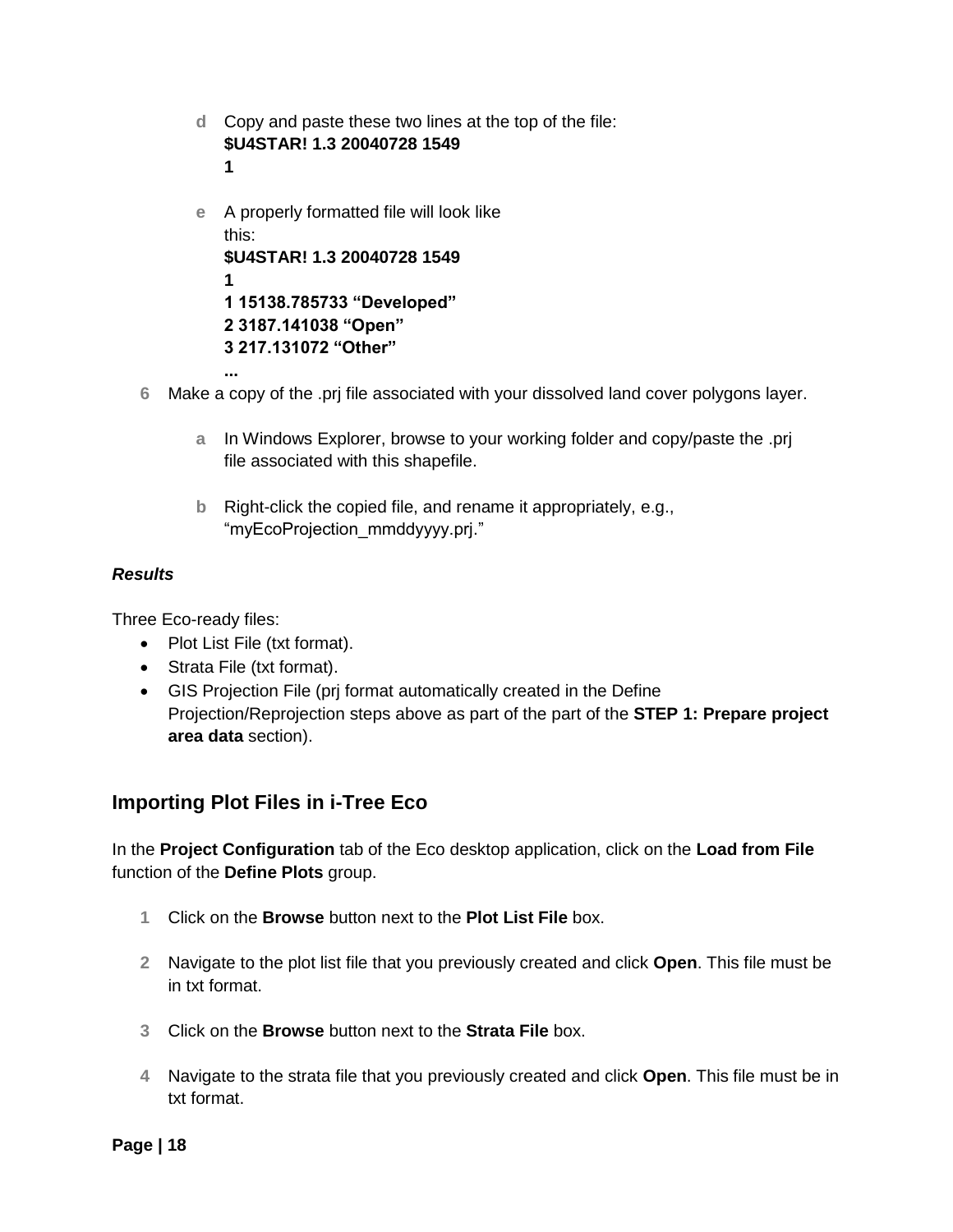- **5** Click on the **Browse** button next to the **GIS Projection File** box.
- **6** Navigate to the GIS projection file that you previously created and click **Open**. This file must be in prj format.
- **7** Click **Import**.

## <span id="page-18-0"></span>**via Google Maps**

i-Tree Eco offers a random plot generator that allows you to create your sample right in the application itself. The plot generator works with Google Maps and utilizes study area boundaries that can be drawn by the user or supplied from an ESRI ArcGIS shapefile. This method can be used whether you have decided to stratify your sample or not. However, in the Google Maps Plot Generator, plots are distributed randomly and cannot be distributed on a fixed grid or randomized grid.

In the **Project Configuration** tab of the Eco desktop application, click on the **via Google Maps**  function of the **Define Plots** group.

To prepare a stratified plot layout, you will be choosing the "Stratified random" option. For this option, you must first define the boundaries of your study area and strata by providing a GIS shapefile of the boundary.

- **1** Have an ESRI ArcGIS shapefile of the boundary of your project area ready. You must have the shp, dbf, and shx files associated with this boundary and the shapefile must be in geographic projection (latitude/longitude).
- **2** Select **Stratified random (shapefile boundary)** next to **Options**.
- **3** Click on the **Browse** buttons next to each of the shapefile boxes in turn.
- **4** For each shapefile box, navigate to the GIS shapefile that you have and click **Open**.

(**Note:** The shapefiles that you enter must be in shp, dbf, and shx formats. Be sure to select the appropriate format for each entry.)

- **5** Click on the **Proceed to random plot generation** button.
- **6** Confirm that you want to create a stratified random sample using a shapefile boundary by clicking **OK** in the message that pops up.
- **7** Choose a field from the drop-down menu that will be used for stratification.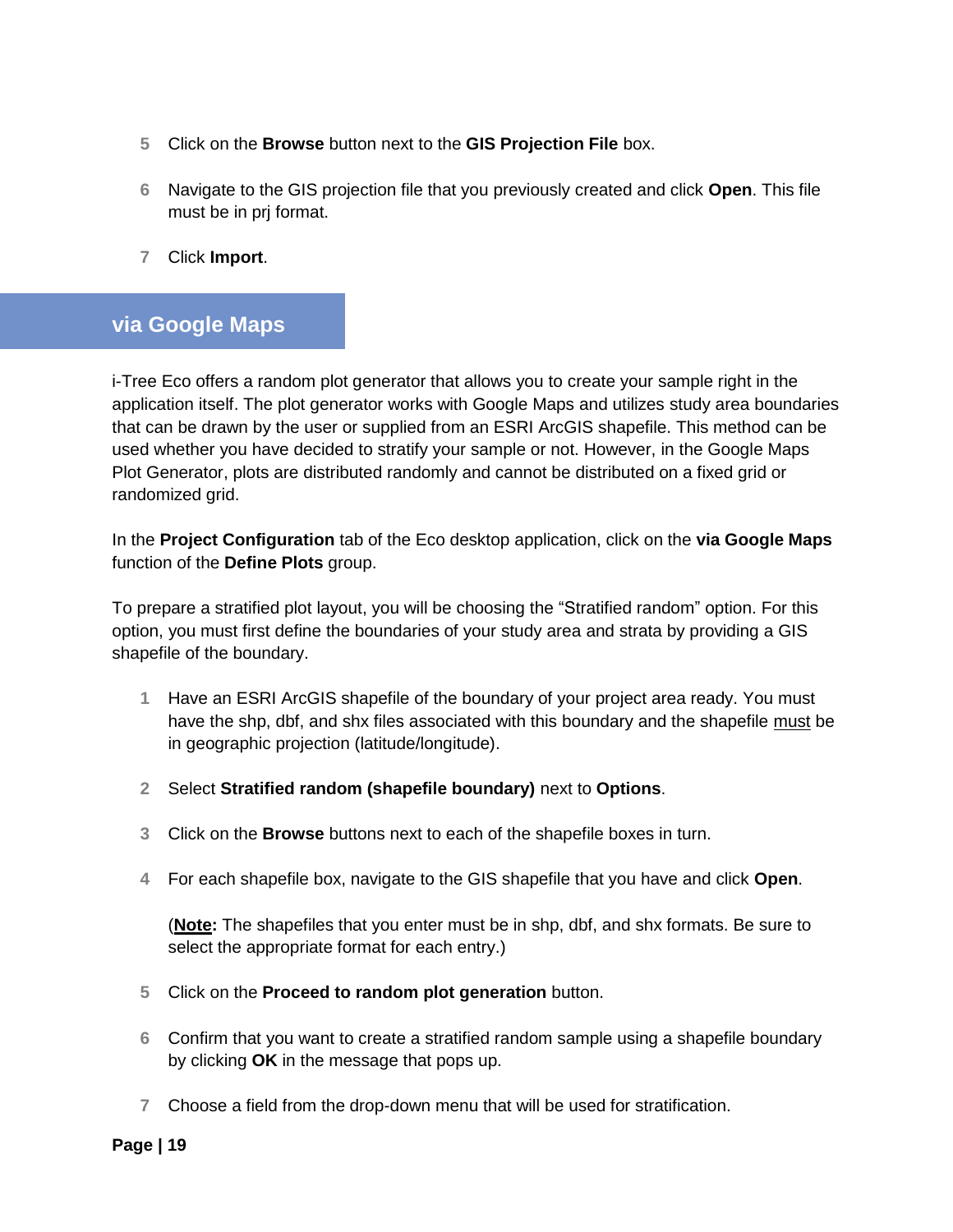- **8** Click **Continue**.
- **9** Indicate how large your sample plots should be by leaving the "0.1 acres" or "0.0407 hectares" (standard plot size) selected or entering a custom plot size or radius in the box provided.

(**Note:** If you are entering a custom plot size, be sure to look at the units displayed and enter a value that corresponds to those units.)

**10** Indicate how many sample plots to have in each stratum by entering a number of plots or percent of the project area that you would like to sample in the boxes provided.

(**Note:** The project area based on your study area boundary appears below the Google Maps display.)

- **11** Click on the **Generate random sample plots** button.
- **12** Click **OK**.

## <span id="page-19-0"></span>**User Defined**

i-Tree Eco offers a method for defining your sample plots manually in the application. In the **Project Configuration** tab of the Eco desktop application, click on the **User Defined** function of the **Define Plots** group.

**1** Enter the size of your sample plots in the box provided above the table.

(**Note:** Make note of the units – i.e., acres or hectares – shown next to the **New Plot Area** box and be sure that the plot size you enter corresponds with the units listed.)

**2** Enter the number of plots to be added to each stratum in the column labeled "Plots to Add."

(**Note:** The default stratum for new Eco projects is urban. Users may change the "Strata Description," "Strata Abbreviation," and "Area" in both the **User Defined** and **Project & Strata Area** functions in the **Project Configuration** tab. Additional strata can be added and edited using the tools in the **Actions** group.)

**3** When you are satisfied with your strata and plots, click **OK** in the top right-hand corner of the action panel. This will save the edits that you have made to the table.